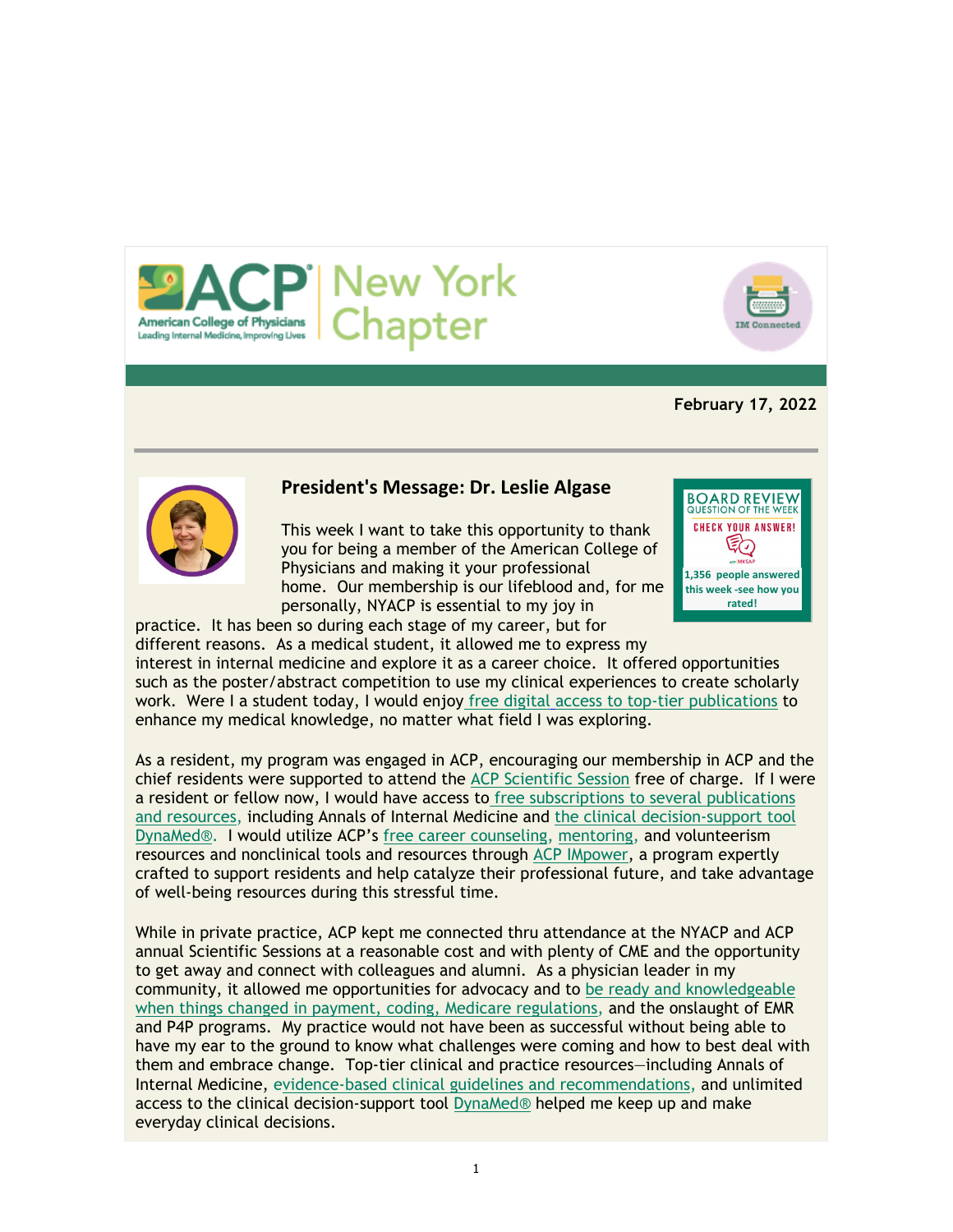As an academic internist now, the educational tools that are available are invaluable. MKSAP 19 is better than ever, and the opportunities for learning, teaching, advocacy and self-care make ACP the best place to have as your professional home.

Nearing the end of my career now, I am so blessed to have been a volunteer and active member of NYACP. I have so many new and old connections throughout the state and across the country because of my membership and my governorship. I am writing this all today for 2 reasons. First, to tell you that the time you volunteer with the chapter at any stage in your career will pay back in so many ways, you should consider joining a committee or giving a talk or at least mark your calendar each time there is a NYACP event. Secondly, it is vital for the survival of our organization that we let all internists at all stages of their careers know the value of ACP membership and encourage them to join. Please click on the following links to the value of membership that will help when you tell a friend or two the value of ACP membership!

- Academic Physicians
- **•** Hospitalist Physicians
- Medical Students
- **•** Physician Affiliates
- **•** Private Practice and Rural Physicians
- Residents and Fellows-in-Training

I am hoping that we are nearing some level of normalcy in our lives as Omicron subsides.

Please stay safe and stay connected!

Leslie

## **2022 Spring ACP Board of Governor Resolutions ‐ NYACP Seeks Member Input**

Every member has the opportunity to provide input regarding the development of policies and positions of ACP and the Chapter through the resolutions process. The New York Chapter leadership **requests your input** on the proposed resolutions to be acted on at the ACP Board of Governors (BOG) Spring meeting in April 2022.

Members interested in submitting comments on any or all of the resolutions must do so using our online comments page no later than **Friday, February 25, 2022**. **Please review the ACP BOG Spring 2022 Resolutions.** Then, to submit a comment, please visit our **easyto-use response form**.

You may select: *Support; Do Not Support; or Support with Amendment*. If you select support with an amendment, you will be asked to enter specific language to be added or deleted.

We value your input and remind you to consider submitting your own ideas for new resolutions to be presented to the Chapter at any time. We look forward to hearing from you!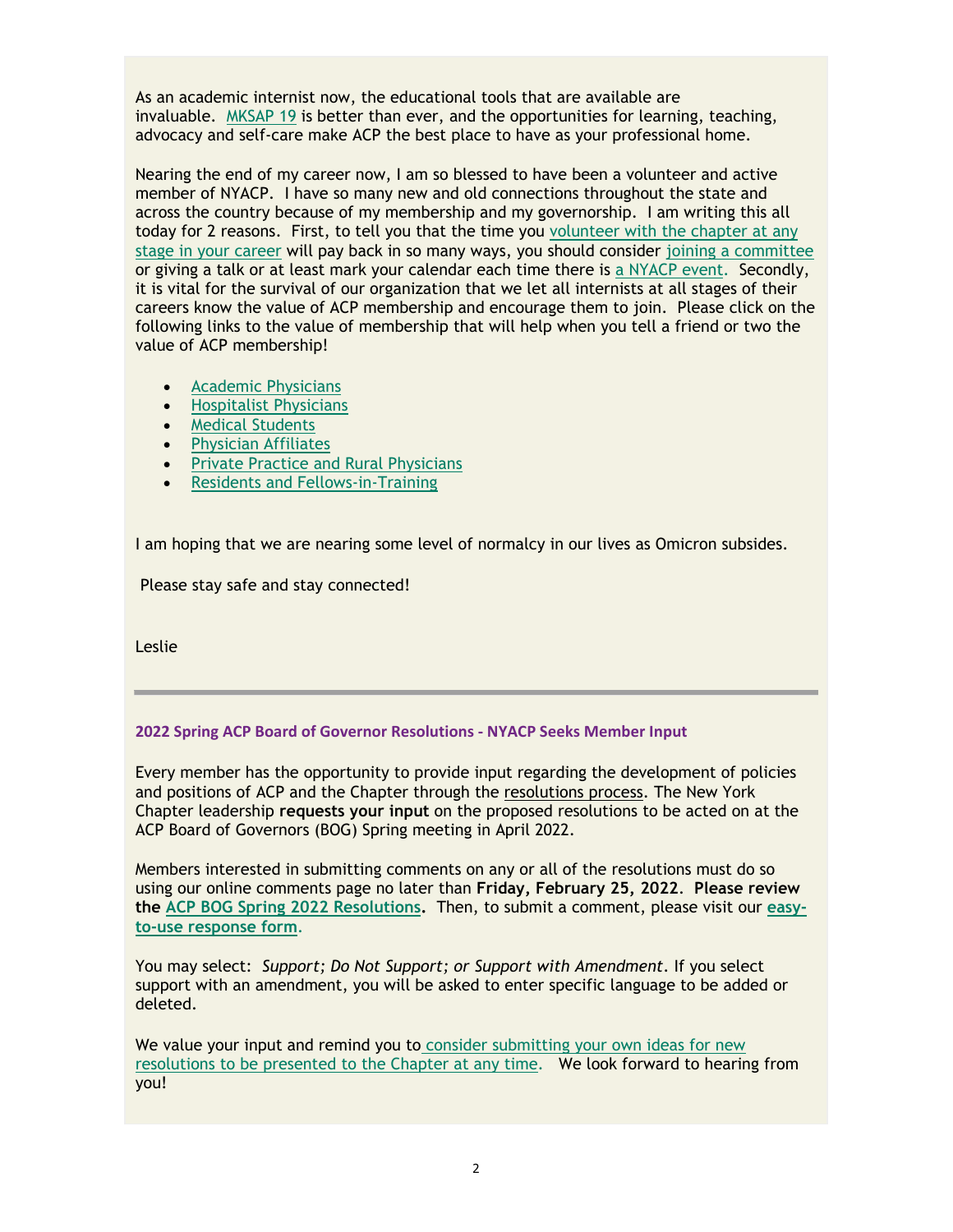**Results of Annual Chapter Survey Question: "Would you recommend membership in NYACP to a colleague?"**

Every year for the past 3 years, the Chapter has asked members one question: "Would you recommend membership in NYACP to a colleague?" The responses allow the Chapter to gauge performance vs. member needs.

Thank you to the 551 members (5%) who responded! Here is what we learned:

- 63% of members would recommend membership in NYACP.
- 18% of members are neutral about recommending membership in NYACP.
- 19% of members would not recommend membership in NYACP.

Chapter outreach to respondents for more information has taken place. Many promoters shared open text responses that expressed joy in chapter engagement and member benefits like education and advocacy. Others weren't sure about the member benefits at the Chapter level and requested clarification on the various pathways to ACP Fellowship.

This year, we included a follow-up question that was answered by 371 members (3%): "What do you VALUE MOST about your membership with NYACP?".



Educational opportunities blossomed in the virtual world, and NYACP is happy that the expanded offerings were valued! We would love to help members learn more about getting involved in advocacy activities. Stay tuned for opportunities to get involved this spring!

#### *NYACP releases new podcast:*

**Physician Spotlight on Private Practice with Inderpal Chhabra, MD, FACP**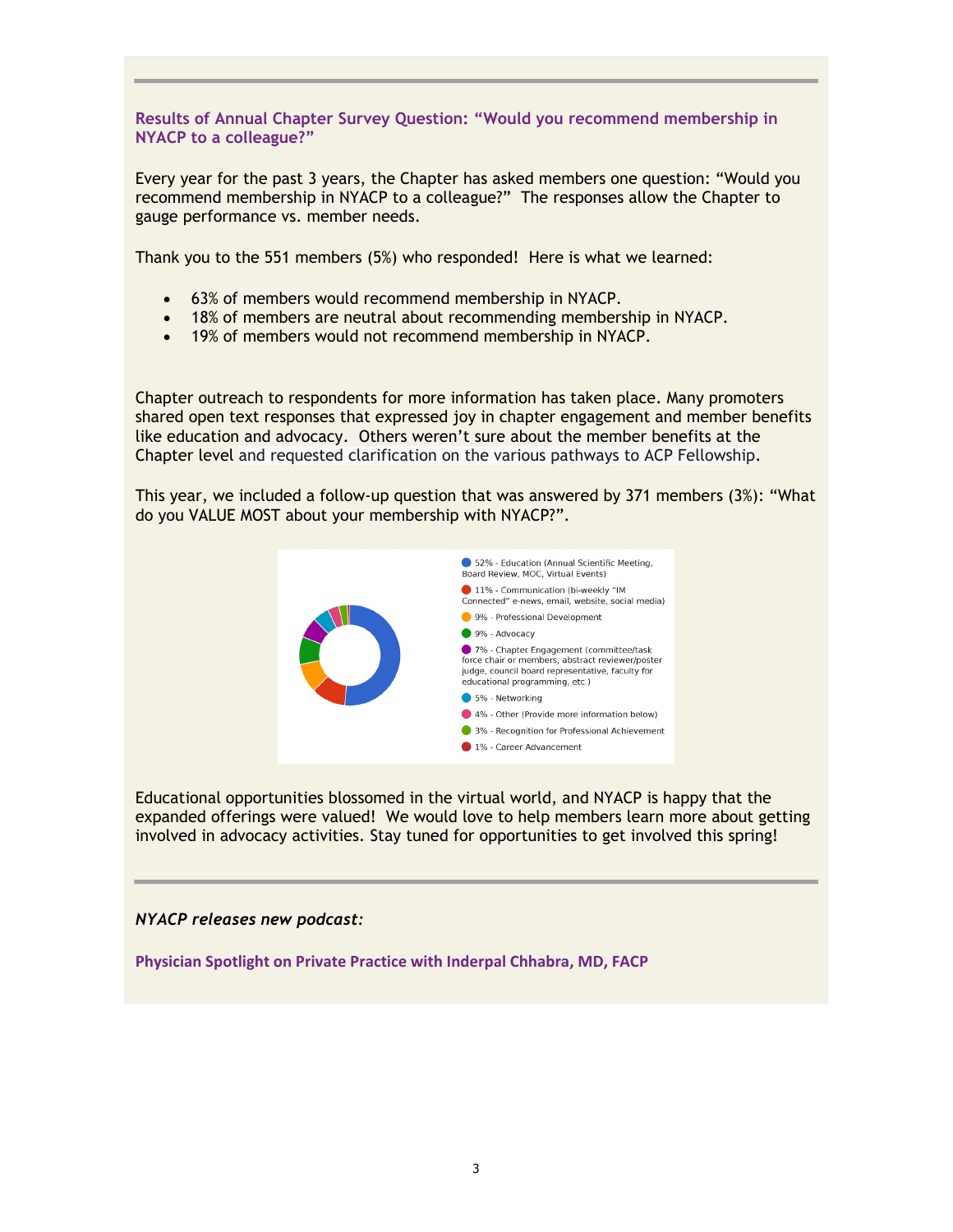NYACP's Medical Student Committee has created podcasts focused on individual professional journeys in Internal Medicine. Click below to hear 2 episodes focused on dispelling the myths of private practice along with tips and resources for private practitioners.

These are by far the most popular episodes yet with over 100 downloads, so take a listen!

- Dispelling the myths of Private Practice
- Tips and Resources for Private Practitioners

Available now on the NYACP Website, Apple Podcasts and Spotify

## **17 NYACP Members Speaking at IM 2022!**

Internal Medicine Meeting 2022 returns in person this spring in Chicago! There's never been a better time to reconnect with your colleagues and experience the three days of valuable, timely content you rely on to stay current in internal medicine.

Meet up with one of these local NYACP Speakers!

# **Update: Spring Poster Competition**

This competition is going to be exciting and competitive! The Chapter received 273 abstract submissions by the submission deadline on 2/11/22. Come see the future of medicine! Support your peers or **sign up to judge the poster presentations**.

As a reminder, accepted abstracts will be notified by April 15, 2022, and will be invited to present their poster at:

## **NYACP Resident and Medical Student Forum Event Date: Friday, May 27, 2022** Crowne Plaza/Desmond Hotel

660 Albany Shaker Road Albany, NY 12211

**Upcoming Events**



Podcast Guest: Inderpal Chhabra, MD, FACP





Submissions are closed. There will be another competition this fall!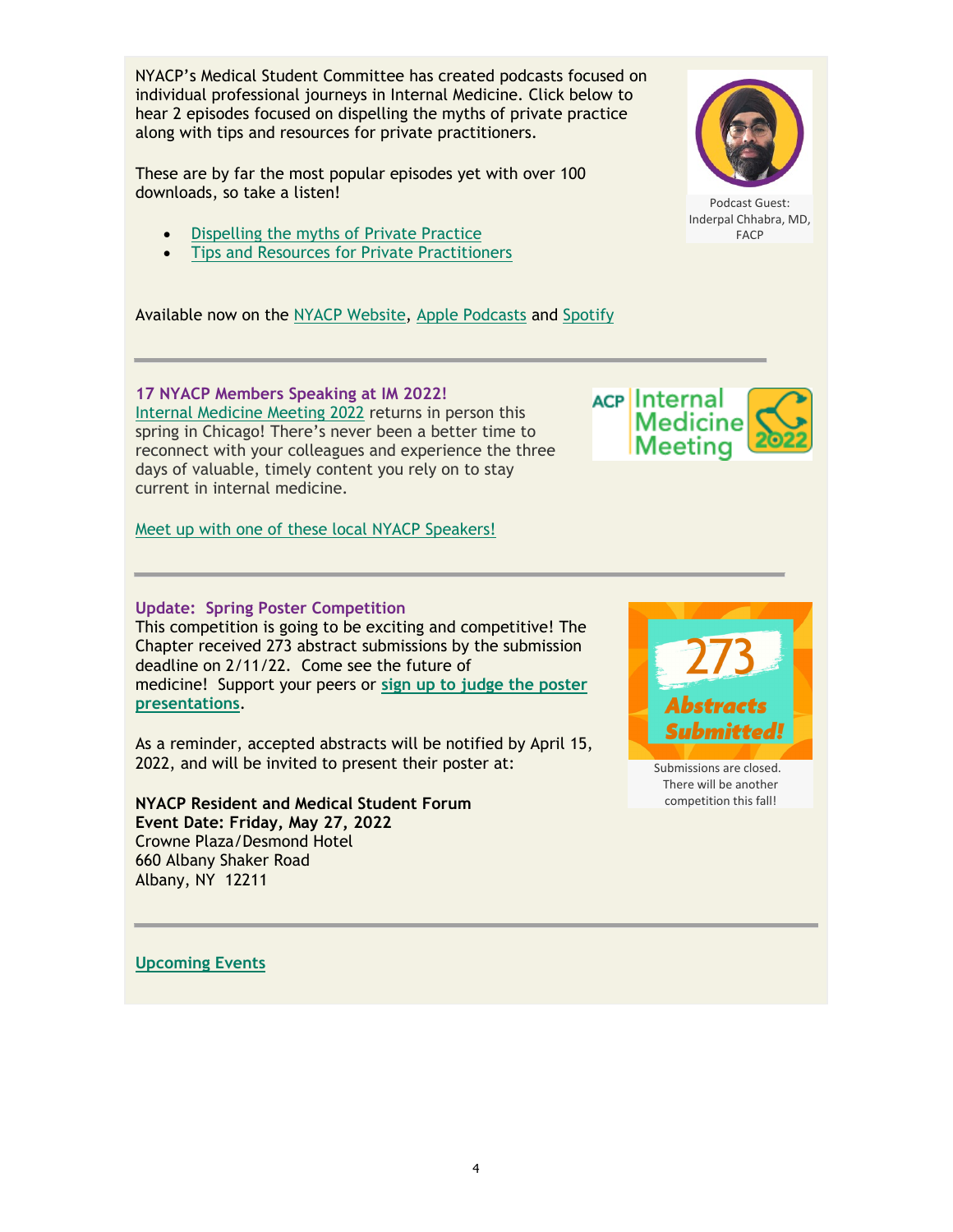**Small Feedings of the Soul: Readings and Reflections \*TONIGHT\* Thursday, February 17, 2022 / 7:00 - 8:00 pm**

Explore the practice of medicine through shared experiences! Come for discussion, camaraderie, and to meet authors of select pieces from 'On Being A Doctor'.

February's theme: Perseverance and Personal Impact

Readings and Guest Authors:

'My Grandmother, the Doctor' by Nathaniel P. Morris, MD 'The Smile' by Megan A. Freeman, MD

Facilitated by: Cori Salvit, MD, FACP Program Directors: Nandini Anandu, MD, FACP, Lynn Cleary, MD, MACP, and Cori Salvit, MD, FACP **Registration**

**Hosting by: Oregon Chapter ACP, Southern California REgion III Chapter ACP, Cascade State Medical Association - Oregon, Golden State Medical Association - California**

**Race and Kidney Function: Understanding Historical Context and the Science to Move Forward** *Earn 1.5 CME Credits*

#### **Wednesday, March 9, 2022 / 9:30 pm - 11:30 PM**

Join us for an evening session designed as a source of knowledge surrounding the underpinning of the use of race in cornerstone medical calculation in the use of creatinine clearance, aka kidney function. Learn the implications of the use of race-based calculations on the health of minority populations and the current health disparities that exist with respect to diagnosis of CKD, dialysis initiation and kidney transplantation rates.

Target audience includes: General and Subspecialty Internists, Hospitalists, Family Medicine, and other Health Care Professionals. Medical Students and Residents in-training are welcome!

**More Details Registration**

**Small Feedings of the Soul: Readings and Reflections**



NVACD WELL BEING COMMITTEE DDESENTS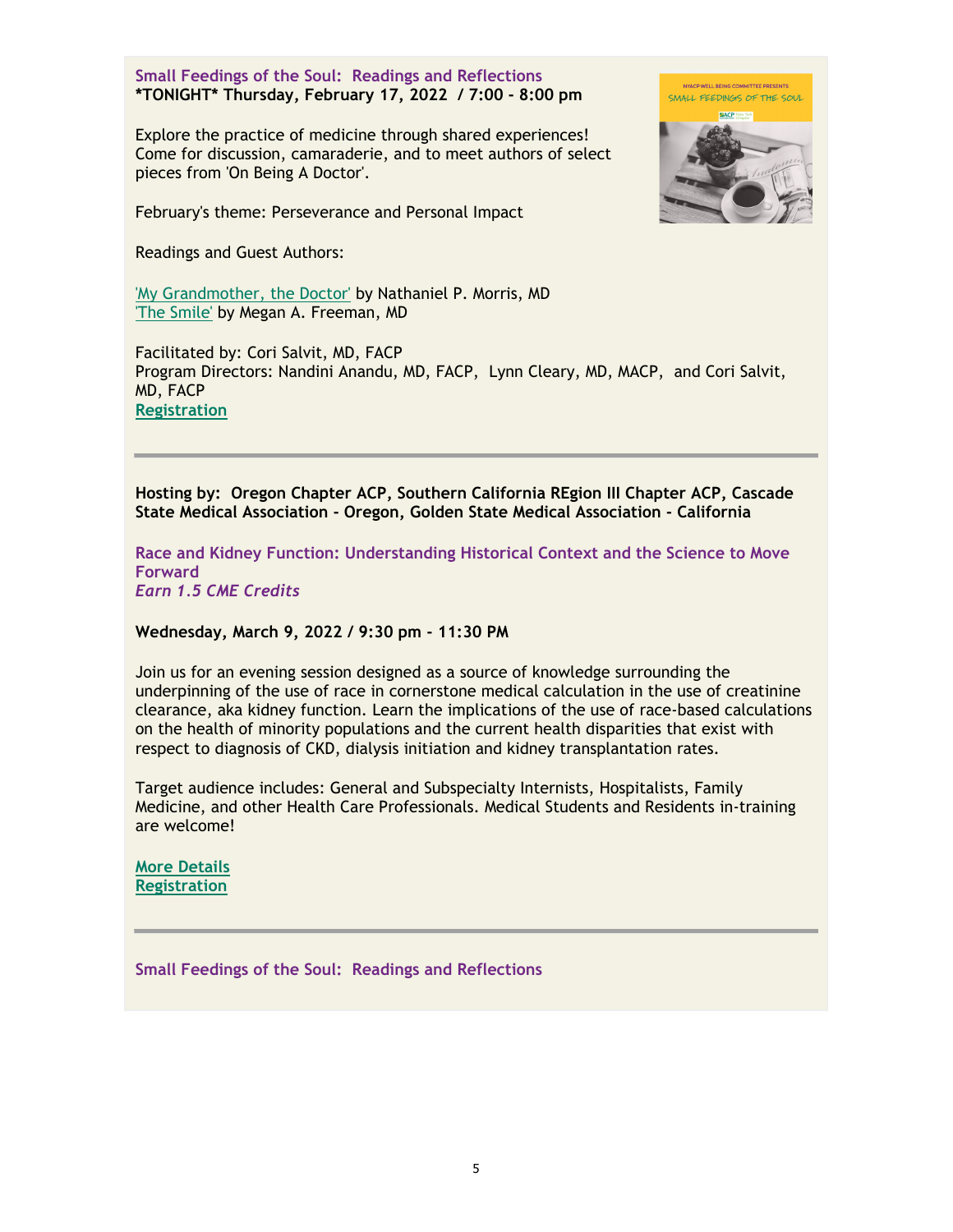**Thursday, March 17, 2022 / 7:00 - 8:15 pm** *Please note that this session will be 75 minutes.* 

March's Theme: Stories from Medicine

Readings and Guest Authors: Michael LaCombe, MD, MACP - Associate Editor for 'On Being A Doctor' *Readings will be shared closer to the event date.*

Facilitated by: Lynn Cleary, MD, MACP Program Directors: Nandini Anandu, MD, FACP, Lynn Cleary, MD, MACP, and Cori Salvit, MD, **FACP** 

# **Registration**

**Save the Date! 2022 NYACP Resident and Medical Student Forum Friday, May 27, 2022**

Save the date to join us on Friday, May 27, 2022 as we return to an in-person poster competition and welcome back Dr.'s Dilemma!

Crowne Plaza/Desmond 660 Albany Shaker Rd Albany, NY 12211



**Saturday, November 5, 2022** Join us as we return to an in-person Annual Scientific Meeting on Saturday, November 5, 2022.

Westchester Marriott 670 White Plains Rd Tarrytown, NY 10591



To ensure deliverability of our emails, please add info@nyacp.org to your contacts or accepted senders list in your email client.



New York Chapter of the American College of Physicians PO Box 38237, Albany NY 12203 Tel: 518-427-0366 Fax: 518-427-1991





 $\ddagger$